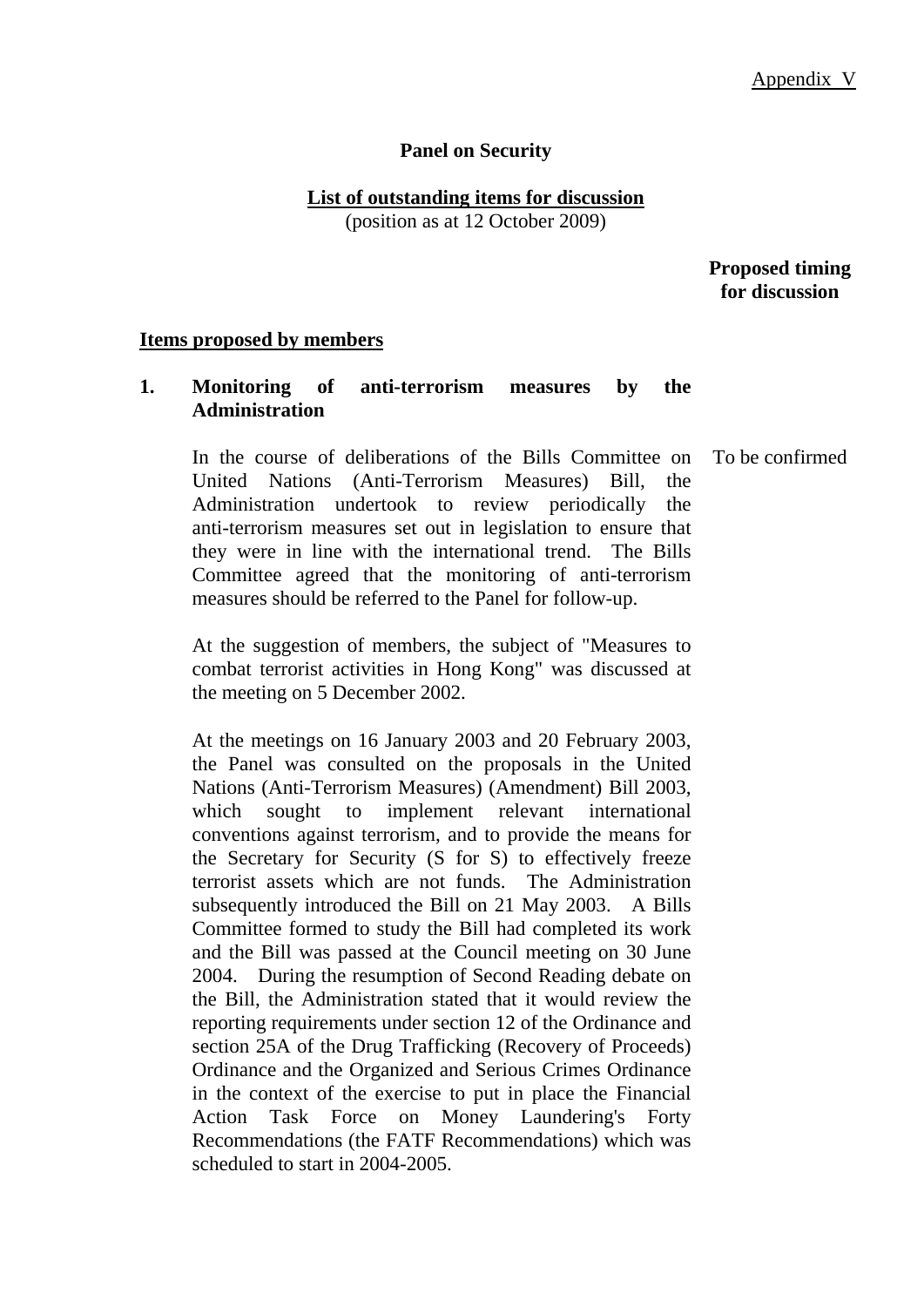In its letter dated 27 October 2004 (LC Paper No. CB(2)110/04-05(01) issued on 28 October 2004), the Administration advised that it planned to launch the proposed review of the suspicious transaction reporting requirements in the first quarter of 2005.

Progress reports provided by the Administration were circulated to members vide LC Paper Nos. CB(2)875/04-05, CB(2)751/05-06 and CB(2)973/05-06 on 16 February 2005, 23 December 2005 and 25 January 2006 respectively.

The review of the suspicious transaction reporting requirements was launched in the first quarter of 2005 and is still underway. The Administration will inform the Panel of the result of the review in the course of the preparation of the legislation for implementing the FATF Recommendations.

At the meeting on 2 December 2008, the Administration consulted the Panel on the proposed rules of court and code of practice to be made under the United Nations (Anti-Terrorism Measures) Ordinance (Cap. 575).

# **2. Follow-up on issues relating to the Police's List of Recordable Offences**

Issues relating to the Police's List of Recordable Offences and Certificate of No Criminal Conviction were discussed at the meeting on 2 April 2004. Members were concerned that besides some 167 recordable offences which might be recordable by the Police, offences where a heavier sentence would be imposed on conviction would also be recorded. They considered that the criteria for recording a conviction should be set out clearly and the records of convictions maintained by the Police should be separated from the system for issuing Certificate of No Criminal Conviction. The Administration stated that it would examine the issue having regard to the practice in other countries. Hon James TO proposed that the matter be followed up by the Panel. To be confirmed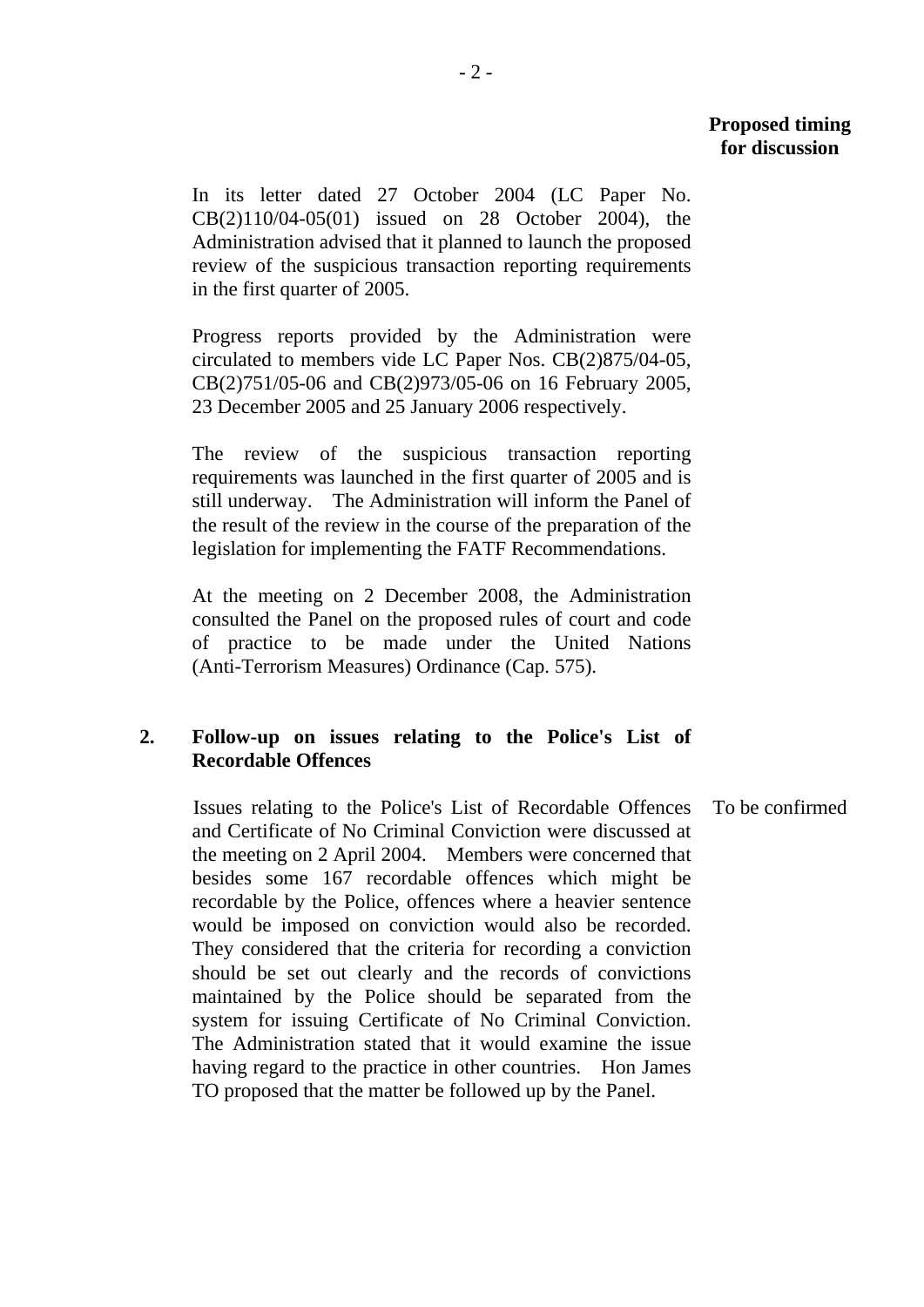To be confirmed

#### **3. Provision of emergency ambulance service**

At the meeting on 27 October 2008, the Panel discussed the Administration's proposal to replace emergency ambulances and further measures to improve ambulance reliability. Members requested the Administration to revert to the Panel in the 2009-2010 legislative session on the latest development of the issue, including the results of its review of the mechanism relating to allocation and replacement of ambulances.

(See also item 17.)

### **4. Legislative amendments to the Public Order Ordinance and Police's internal guidelines**

At its meeting on 1 November 2005, the Panel discussed issues arising from the judgment delivered by the Court of Final Appeal on the case of *LEUNG Kwok-hung and others v. the Hong Kong Special Administrative Region*. The Statute Law (Miscellaneous Provisions) Bill 2007, which incorporated legislative amendments to the Public Order Ordinance in the light of the judgement, was passed at the Council meeting on 30 April 2008. To be confirmed

Separately, the Administration informed the Panel that the Police would, in consultation with the Department of Justice, review the internal guidelines for dealing with notifications of public meetings and processions. A copy of a set of new guidelines adopted by the Police on the approach to the Public Order Ordinance in relation to public meetings and public processions, as well as a related note prepared by the Police, was issued to Members vide LC Paper No. CB(2)1224/05-06 on 23 February 2006 for reference.

The processing of notification of public meetings and processions under the Public Order Ordinance was discussed at the Panel meeting on 5 June 2007.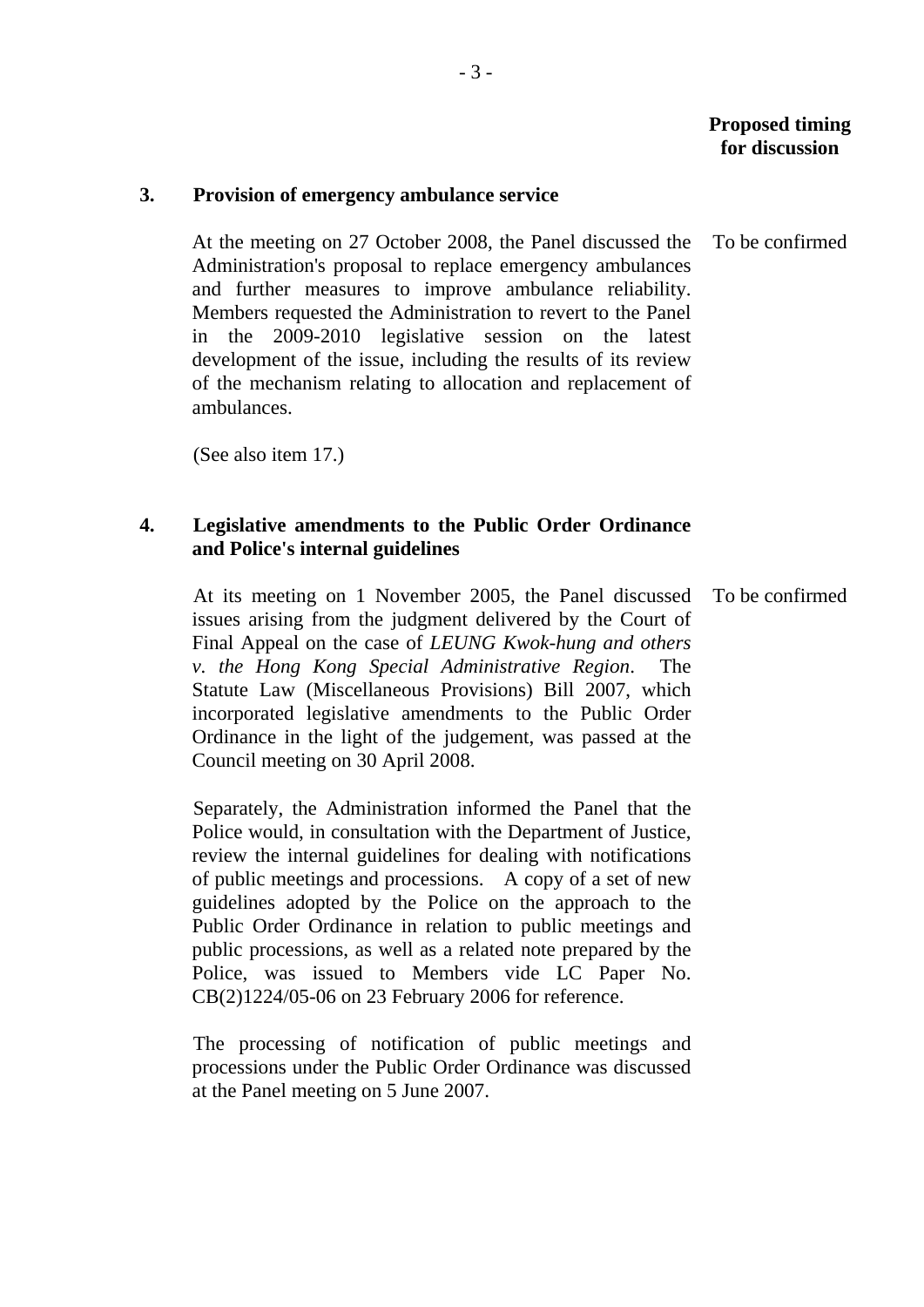#### **5. Interception of communications and covert surveillance**

In the course of examination of the Interception of Communications and Surveillance Bill, the Administration undertook to - To be confirmed

- (a) provide the Panel with an updated version of the code of practice from time to time;
- (b) report to the Panel the outcome of the review of the intelligence management system of law enforcement agencies;
- (c) report to the Panel the results of the Administration's review on issues raised in the Commissioner on Interception of Communications and Surveillance (the Commissioner)'s annual report to the Chief Executive (CE); and
- (d) provide by the end of 2009 the Administration's report on its comprehensive review on the implementation of the Bill, after the Commissioner submitted his second full-year report to CE by end June 2009.

The Annual Report 2007 to CE by the Commissioner was tabled at the Council meeting on 11 February 2009. The results of study of matters raised in the Annual Report 2007 were discussed at the meetings of the Panel on 16 February and 3 March 2009.

# **6. Monitoring mechanism on government intelligence agencies**

At the meeting on 8 May 2007, members agreed that a research study on the parliamentary monitoring mechanism on intelligence agencies in selected places should be conducted by the Research and Library Services Division (RLSD) of the Legislative Council Secretariat. To be confirmed

At the Panel meeting on 3 June 2008, Members were briefed on the main findings of the research report on the parliamentary monitoring mechanism on intelligence agencies in selected places prepared by RLSD.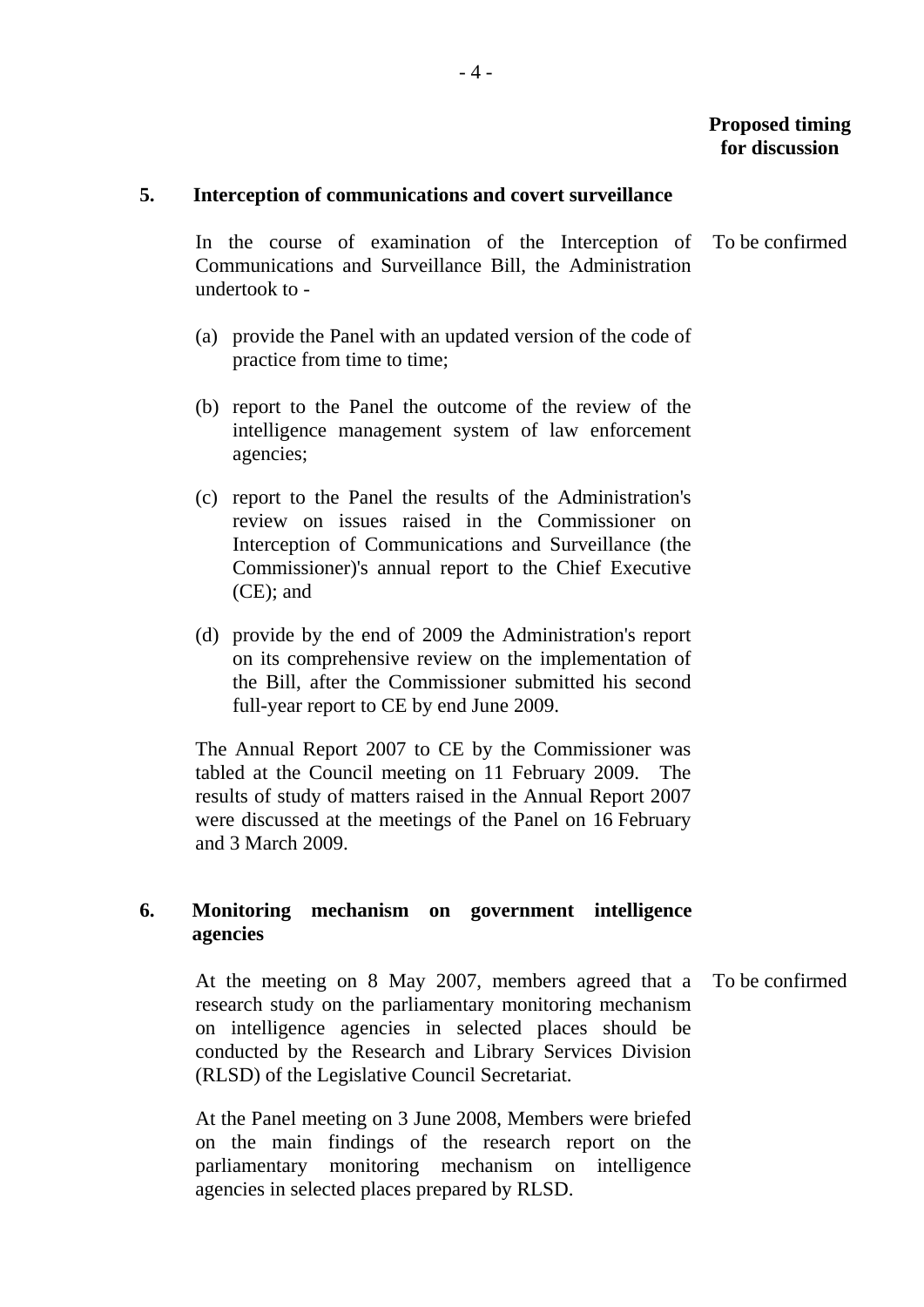# **Proposed timing for discussion**

At the Panel meeting on 14 October 2008, Hon Emily LAU suggested that the subject of parliamentary monitoring mechanism on intelligence agencies should be discussed at a future meeting.

On 11 February 2009, the Administration provided a written response to the research report prepared by RLSD on the applicability of overseas monitoring mechanisms in Hong Kong (LC Paper No. CB(2)852/08-09(01)).

# **7. Quality Migrant Admission Scheme**

At the meeting on 19 February 2008, the Panel was briefed To be confirmed on the revised Quality Migrant Admission Scheme (QMAS). The Administration was requested to update the Panel in January 2009 the latest position in respect of the implementation of QMAS.

A supplementary information paper on the Scheme provided by the Administration (LC Paper No. CB(2)2553/07-08(01)) was circulated to members on 9 July 2008.

The Administration plans to further update the Panel in 2009 on the implementation of QMAS.

# **8. Independent Police Complaints Council**

In the course of deliberations of the Bills Committee on Independent Police Complaints Council (IPCC) Bill, the Bills Committee requested the Administration and the IPCC Secretariat to revert to the Panel one year after the enactment of the Bill on - To be confirmed

- (a) the guidelines for observers and the improved forms for completion by an observer after an observation had been conducted as well as detailed statistics of visits conducted by observers; and
- (b) the improved version of the Disciplinary and Criminal Checklist submitted by the Complaints Against Police Office to IPCC.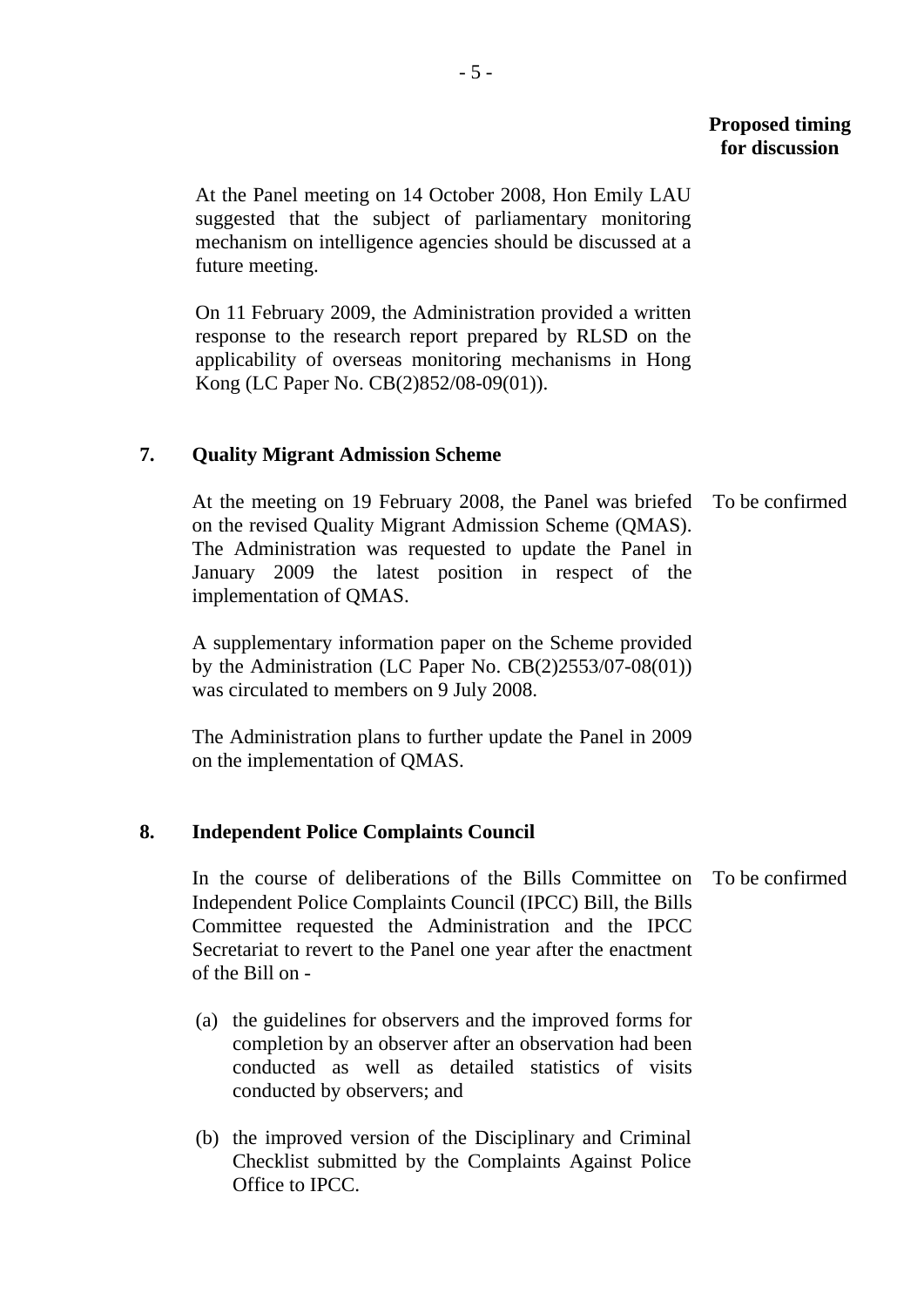# **Proposed timing for discussion**

Following the enactment of the IPCC Ordinance in July 2008, S for S had appointed 1 June 2009 as the commencement date of the Ordinance. A subcommittee formed to study the Independent Police Complaints Council Ordinance (Commencement) (No.2) Notice 2009 had completed its scrutiny of the commencement notice. The Subcommittee had requested the Administration and IPCC to revert to the Panel on Security one year after the commencement of the Ordinance on the issues arising from the Bills Committee discussions as identified above, and additionally on -

- (a) the staffing and financial situation of the statutory IPCC; and
- (b) the improved administrative arrangements for surprise observations conducted by IPCC members and observers.

### **9. Police's undercover operations against vice activities**

Item discussed at the meeting on 4 April 2006. Hon James TO suggested that the subject should be discussed again at a future meeting. To be confirmed

Supplementary information provided by the Administration was circulated to members vide LC Paper No. CB(2)3021/05-06 on 13 September 2006.

At the meeting on 27 October 2008, members agreed that a subcommittee should be formed to study issues relating to the Police's practices in handling searches of detainees and enforcement in respect of vice activities impacting on sex workers. The Subcommittee on Police's Handling of Sex Workers and Searches of Detainees was formed on 15 November 2008 and has commenced its work in December 2008.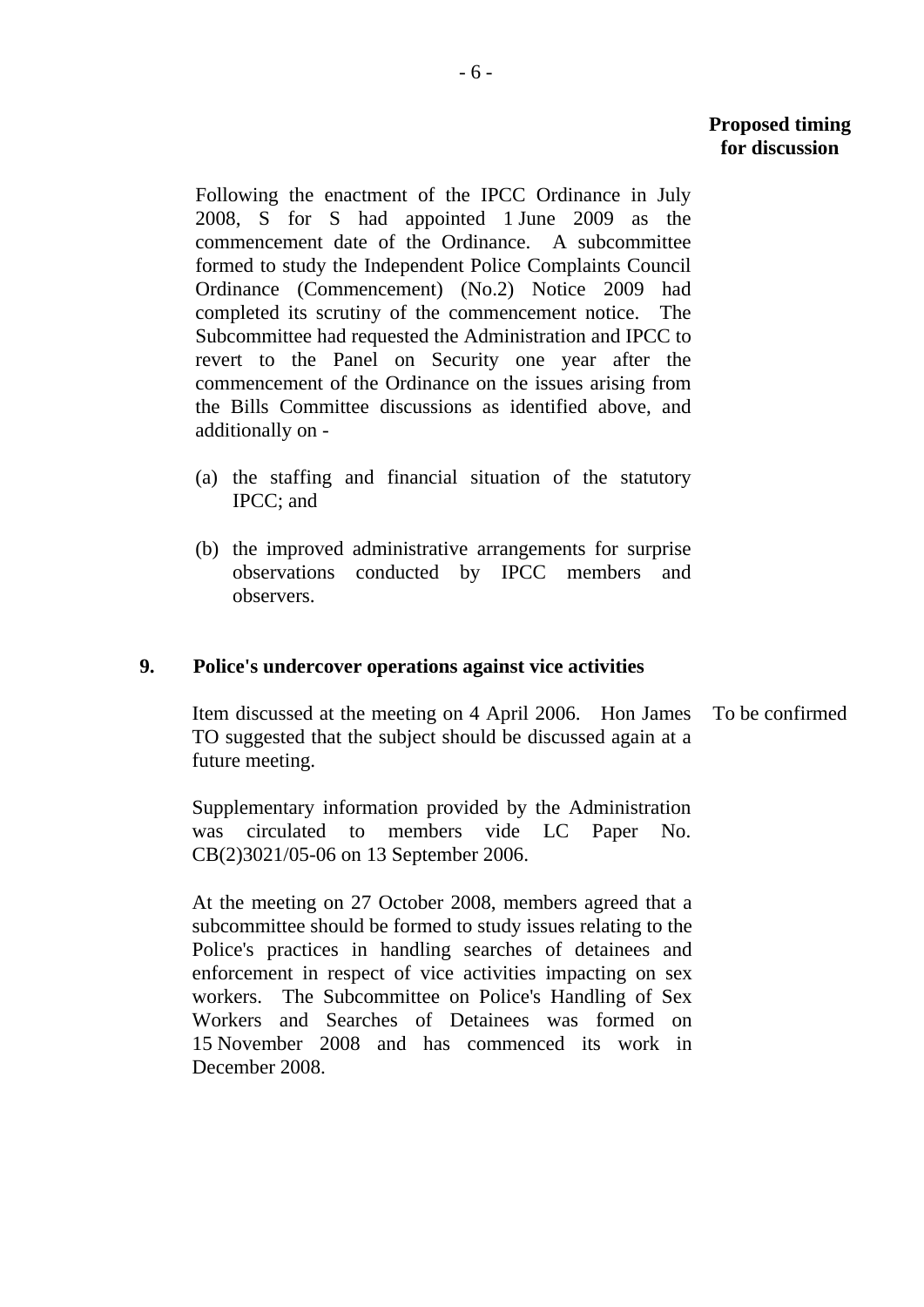### **10. Police's Handling of Searches of Detainees**

The Subcommittee on Police's Handling of Searches of Detainees had studied the Police's new arrangements for the handling of searches of detainees implemented from 1 July 2008. In concluding its deliberations, the Subcommittee held the view that the new arrangements as set out in the revised provisions in the Police General Orders and the Force Procedures Manual, the Custody Search Form and the Guidelines on the Searching of Detained Persons had not struck a proper balance between ensuring the safety of detainees and preventing possible abuse of power by Police officers. The Subcommittee urged the Administration to further improve the arrangements to enhance the protection of the rights of detainees and safeguard them from possible abuse of power, especially unreasonable and unnecessary searches involving complete removal of clothing.

The Subcommittee recommended that the issues raised in its report to the Panel (LC Paper No. CB(2)2692/07-08) should be followed up by the Panel.

At the meeting on 27 October 2008, members agreed that a subcommittee should be formed to study issues relating to the Police's practices in handling searches of detainees and enforcement in respect of vice activities impacting on sex workers. The Subcommittee on Police's Handling of Sex Workers and Searches of Detainees was formed on 15 November 2008 and has commenced its work in December 2008.

# **11. Redevelopment plan for the Fire Services Training School**

At its meeting on 3 June 2008, the Panel was briefed on the Administration's plan to redevelop the Fire Services Training School (FSTS). Noting that the Fire Services Department was still determining the facilities to be installed in the redeveloped FSTS and a feasibility study on the redevelopment was being conducted by the Architectural Services Department, members requested the Administration to brief the Panel on further details about the redevelopment of FSTS before submitting the proposal to the Public Works Subcommittee.

To be confirmed

To be confirmed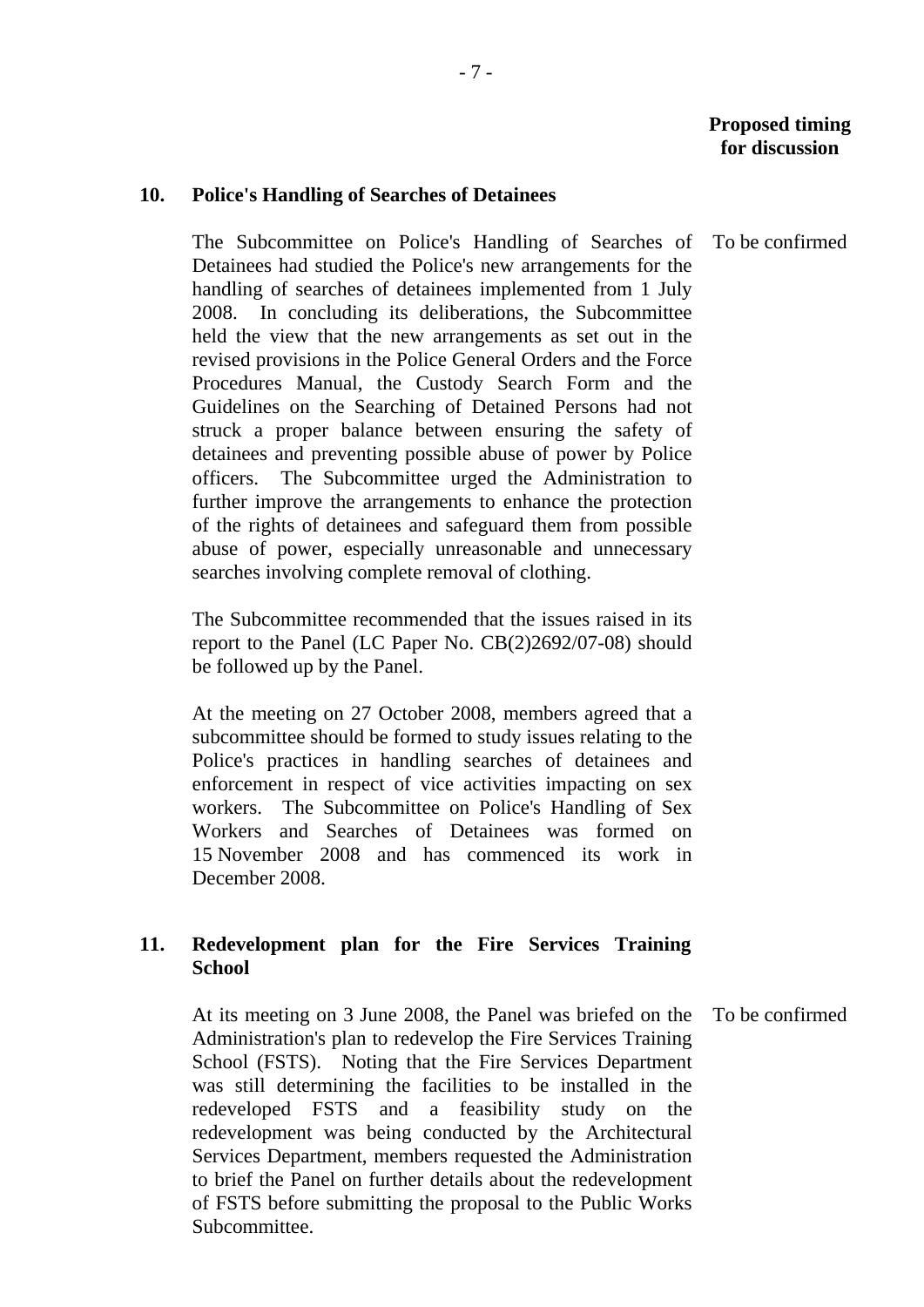# **12. Manpower situation in the Independent Commission Against Corruption**

At the meeting on 21 October 2008, Hon Emily LAU suggested that the manpower situation in the Independent Commission Against Corruption be discussed by the Panel at a future meeting. To be confirmed

## **13. Policy and measures for enhancing the safety of sex workers**

On 2 December 2008, Hon Emily LAU suggested that the To be confirmed Panel should discuss the issue at a future meeting.

## **14. Latest development in the provision of rehabilitative services by the Correctional Services Department**

At its meeting on 5 May 2009, the Panel was briefed on the To be confirmed latest developments in the provision of rehabilitative services by the Correctional Services Department. Members agreed that the Panel should follow up the subject in future.

### **15. Progress on implementation of recommendations of the Task Force on Youth Drug Abuse**

At its meeting on 5 May 2009, the Panel was briefed on the implementation progress of the recommendations in the Report of the Task Force on Youth Drug Abuse. Members requested the Administration to report work progress to the Panel before the end of 2009, with emphasis on the proposed drug testing schemes and the Administration's efforts in tackling the cross-boundary drug abuse problem. To be confirmed

# **16. Employment service support for rehabilitated offenders**

At the meeting on 6 July 2009, Hon Audrey EU suggested that the issues raised in the referral from Duty Roster Members on employment service support for rehabilitated offenders (LC Paper No. CB(2)1957/08-09(01)) should be discussed at a future meeting. To be confirmed